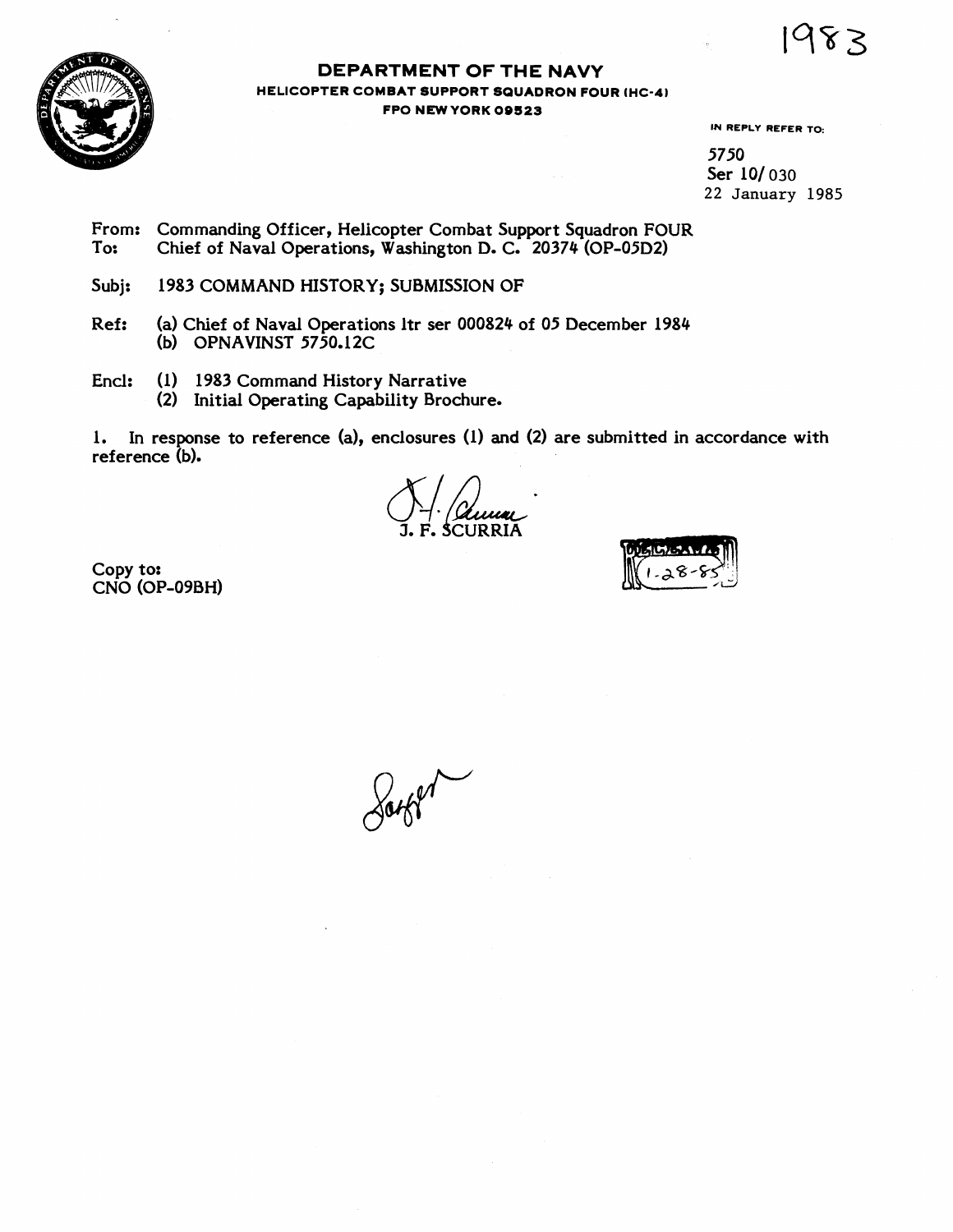#### **1983 Command History Narrative**

Helicopter Combat Support Squadron FOUR (HC-4) was established as the Navy's first CH-53E squadron on 06 May 1983 at Naval Air Station Sigonella, Sicily. Assigned to Commander, Fleet Air Mediterranean, HC-4's primary mission is to provide all weather, daylnight combat logistic support to SIXTH Fleet units operating in the Mediterranean theater.

Squadron standup initiated at two separate locations. At NAS Sigonella, the Commanding Officer, CDR Ronald A. McDANIEL, and two enlisted members began administrative and facilities preparation for the scheduled arrival of aircraft and personnel in late summer. Simultaneously, at NAS Norfolk, Virginia, the Executive Officer, CDR James F. SCURRIA, with thirteen additional officers and thirty two enlisted personnel established HC-4 "Detachment ONE1'. Although formally assigned to HELMINERON TWELVE (HM-12) for enroute training, the CH-53E syllabus was not yet established at the FRS, and HC-4 Det-01 was formed to provide an accelerated training schedule. The detachment accepted delivery of the first of five aircraft on 17 May 1983 and immediately commenced flight training for pilots, and aircrew and ground training for maintenance personnel.

As the squadron expanded, the lack of administrative and maintenance facilities proved to be an obstacle at both sites. The squadron was operating in a small office formerly occupied by the station chaplains. The Commanding Officer worked to ensure facilities were readied prior to the scheduled aircraft arrival in August. The immediate solution was to lease mobile trailers for office space and to use Mobile Maintenance Facility (MMF) vans for maintenance shop space. Construction of the hangar was delayed for at least two years and all maintenance was to be performed outdoors. In Norfolk, the situation was much the same. The detachment utilized two small offices and one workshop, and maintenance personnel shared the use of HM-12's hangar facilities.

As Det ONE took delivery of the aircraft and initiated an intense period of training, every effort was made to achieve maximum results in minimum time. In addition to general familiarization and instrument flights, the training included daylnight shipboard qualification and daylnight air-to-air refueling qualification. Accordingly, a total of 323.6 flight hours were flown, five Helicopter Aircraft Commanders (HAC's) were qualified, eight Pilots were Qualified in Model (PQM), nine aircrewmen were qualified, and an additional 23 maintenance and administrative personnel were trained during the period 17 May - 10 August 1983.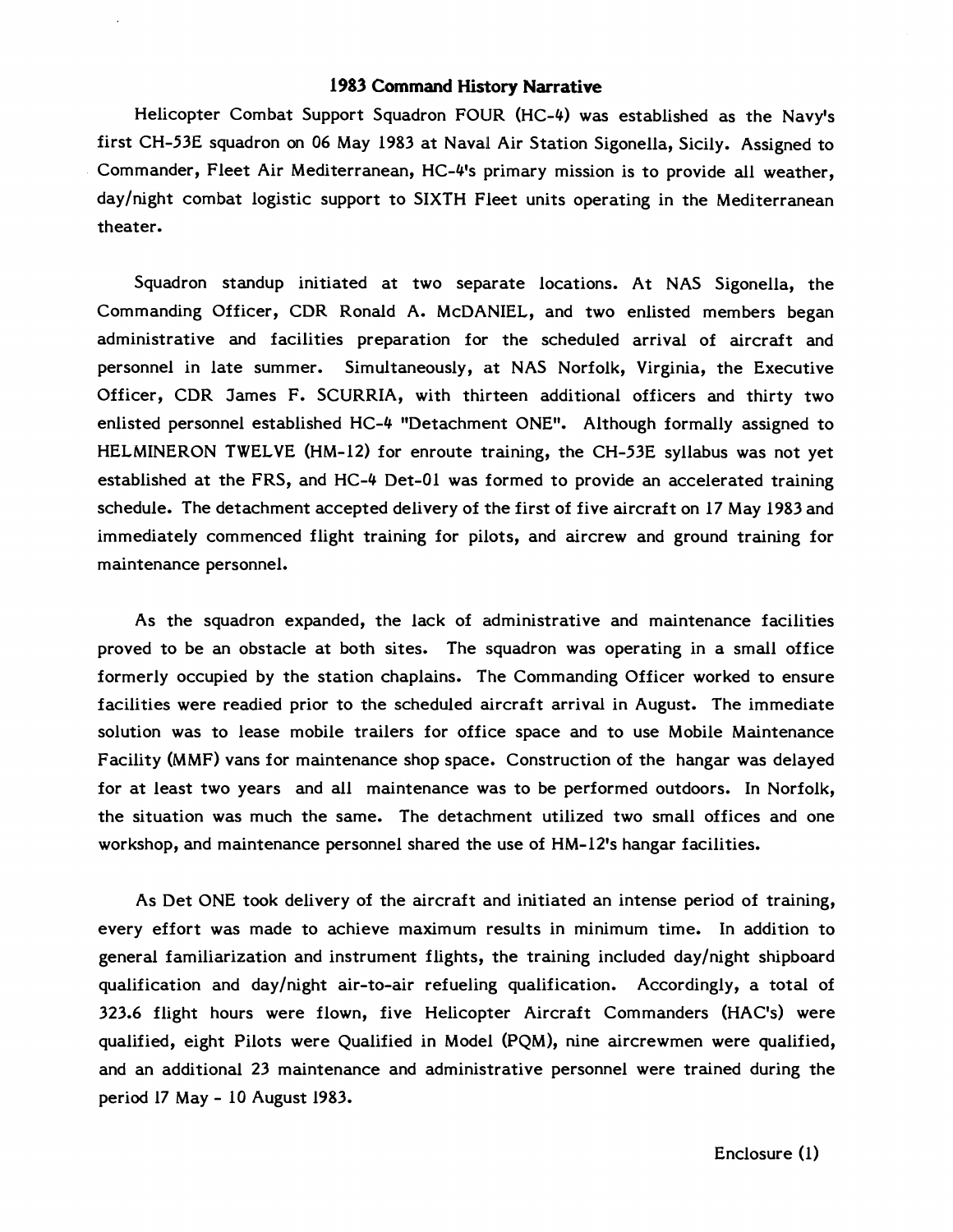lnitial training complete, HC-4 Det ONE ernbarked in USS INCHON (LPH-12) for the first leg of a trans-Atlantic crossing on 08 August 1983. The translant detachment, consisting of 13 pilots, two maintenance officers and 45 enlisted personnel, flew the five aircraft aboard and became the Navy's first embarked CH-53E detachment.

In Sigonella, preparation continued at a feverish pace for the arrival of the detachment aircraft, personnel and equipment. The recently completed mobile facilities stood ready. On 21 August 1983, HC-4 Det ONE arrived in Europe, departed USS INCHON in the English Channel, and began the flight to Sigonella. Inclement weather and diplomatic clearance problems forced the Det to remain at RAF Upper Heyford, England until the morning of 23 August 1983. Later that same day, while transiting eastbound 40 miles off the coast of Cannes, France, aircraft BUN0 161536 experienced a catastrophic failure of its main gear box oil cooler. Although the aircraft was badly damaged, the pilots were able make an emergency landing at Cannes. With aircraft 161 536 safe on deck, the remaining four aircraft continued south stopping at Nice, France and Naples, Italy and ultimately arriving at NAS Sigonella on 25 August. For the first time, HC-4 was united.

In the 110 days that followed, the squadron worked day and night to meet the next major milestone, Initial Operating Capability (IOC) in December 1983. During this time period, HC-4 continued massive training efforts, qualifying two additional HAC's, seven Helicopter Second Pilots (H2P's) and two pilots in air-to-air refueling. HC-4 served as its own Fleet Replacement Squadron (FRS), conducting both flight training and ground school, while simultaneously completing the final stages of squadron standup. These efforts readied the squadron for Initial Operating Capability on 13 December 1983, a day marked with a ceremony in which RADM B. T. HACKER, Commander, Fleet Air Mediterranean, was the guest speaker.

On 16 December 1983, HC-4 detached two aircraft to Larnaca, Cyprus in direct support of the Multi-National Peacekeeping Force, Beirut, Lebanon. Additional tasking included the replenishment of SIXTH Fleet units operating in the eastern Mediterranean. Enroute to Cyprus, with the assistance of a New York Air National Guard KC-130, the detachment displayed the first operational utilization of air-to-air refueling for Navy helicopters. History was made again on 18 December as HC-4 became the first Navy CH-**53E** squadron to accept and complete logistic tasking. For the period **18** to **31** December 1983, HC-4 "Det Larnaca" transported a remarkable 310,430 pounds of cargo, 154,540 pounds of mail and 659 passengers. The "Black Stallions" of HC-4 were now established, and a new era in Combat Logistics Support began.

 $\overline{2}$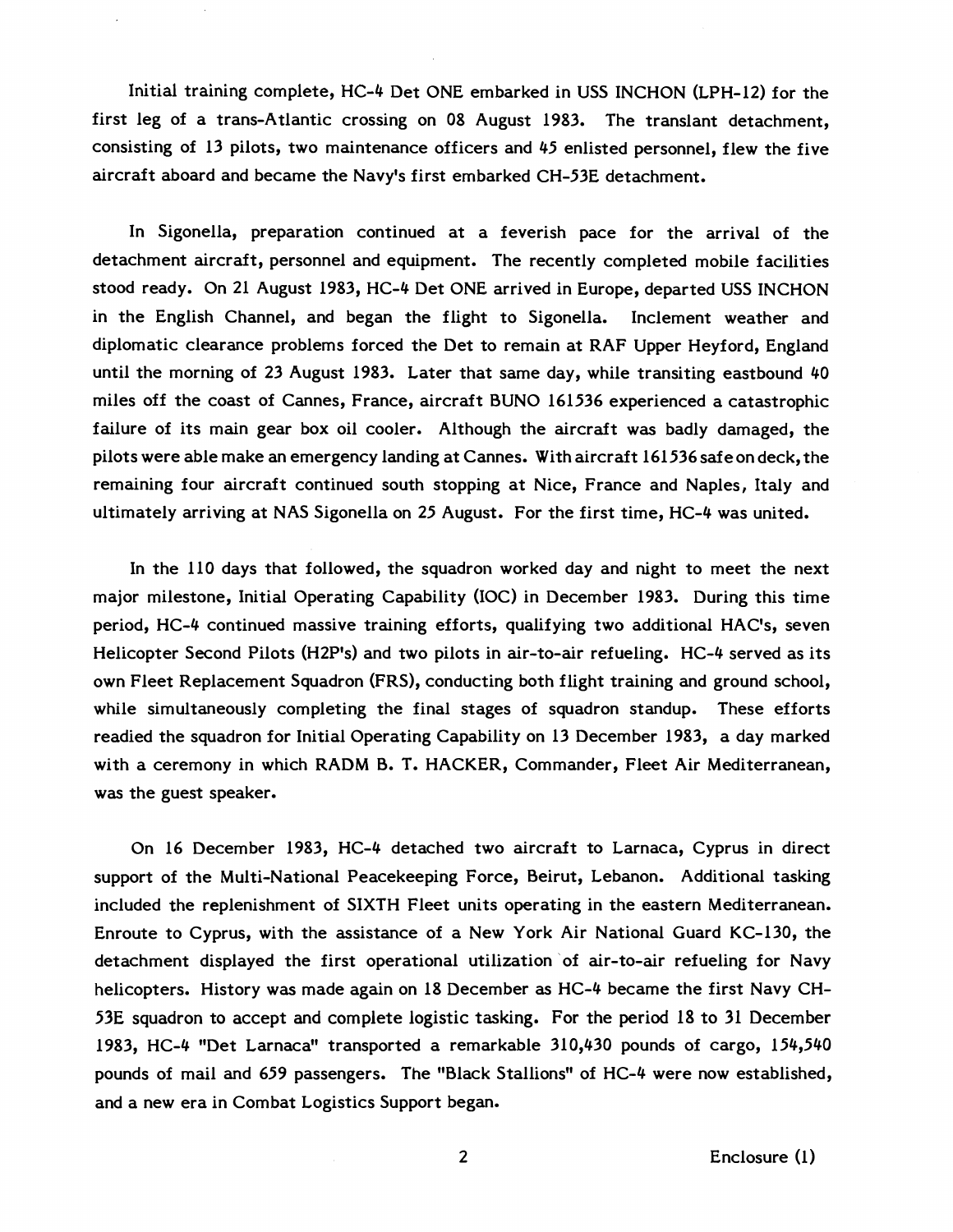#### **1983 Command** History **Narrative**

## **CHRONOLOGY OF EVENTS 06 MAY TO 31 DECEMBER 1983**

# MAY

- 06 HC-4 established simultaneously at NAS Sigonella and NAS Norfolk.<br>17 Accepted first aircraft. BUNO 161536 from SIKORSKY Aircraft Co.
- Accepted first aircraft, BUNO 161536 from SIKORSKY Aircraft Co. Stratford, Ct.
- 18 Commenced unit standup flight training.<br>26 Accepted second aircraft. BUNO 161537
- Accepted second aircraft, BUNO 161537 from SIKORSKY Aircraft Co.

## JUNE

- 07 Initial day and night shipboard landing qualifications, USS SHREVEPORT  $(LPD-12)$ .
- 22 Accepted third and fourth aircraft, BUNO's 161538/161539 from SIKORSKY Aircraft Co.

## JULY

- 17 Five pilots qualified in air-to-air refueling training, utilizing VMCR-25 KC-130 aircraft.
- 25 Accepted fifth aircraft, BUNO 161532 from SIKORSKY Aircraft Co.

## AUGUST

- 08 Five aircraft flown aboard USS INCHON (LPH-12) for trans-Atlantic crossing.<br>10 To date. 323.6 flight hours flown. devoted solev to training. 152 svllabus
- To date, 323.6 flight hours flown, devoted soley to training. 152 syllabus flights completed, five HAC'S, eight PQM's, nine aircrewman and 12 plane captains have been designated. All was accomplished with a cadre of 15 officers and 45 enlisted personel.
- 11 HC-4 Det ONE personnel depart Norfolk in USS INCHON (LPH-12) enroute to NAS Sigonella, Sicily. First shipboard deployment of Navy CH-53E's.
- 21 HC-4 Det ONE departs USS INCHON in English Channel.<br>25 Aircraft arrive in Sigonella following 2000 mile self-lift a
- Aircraft arrive in Sigonella following 2000 mile self-lift across Europe.

## SEPTEMBER

1-30 - Work-ups to establish Initial Operating Capability by 13 December.

## **OCTOBER**

20 - Day carrier qualifications onboard USS EISENHOWER (CVN-69).

#### NOVEMBER

23 - Designated first Helicopter Second Pilot (H2P).

#### DECEMBER

- 13 HC-4 achieved Initial Operating Capability.<br>14 Additional air-to-air refueling training comp
- Additional air-to-air refueling training completed, two additional aircraft commanders qualified.